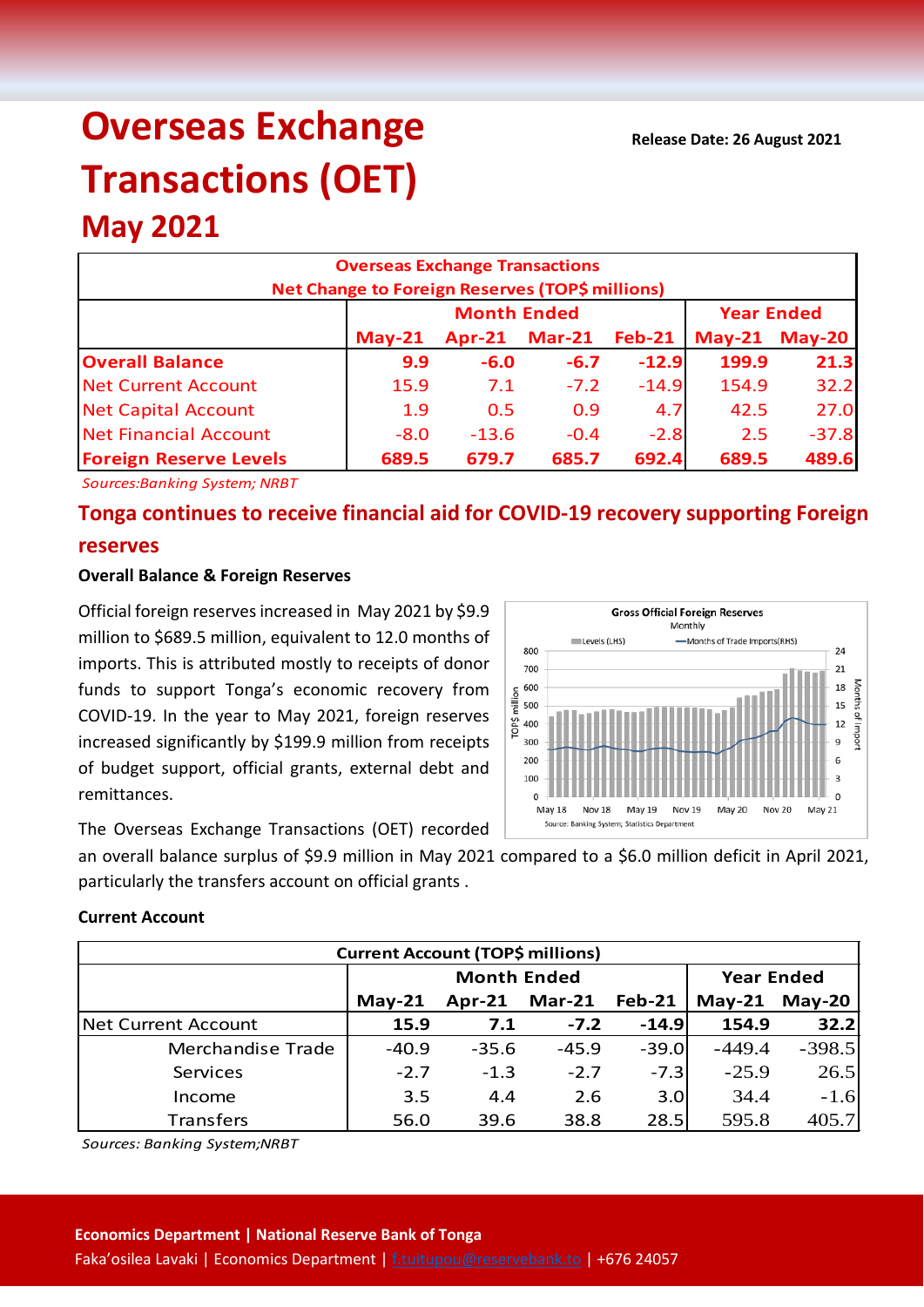The \$15.9 million surplus in the current account in May 2021 was due to a higher net receipt in the transfer account, offsetting the higher net payments in the merchandise trade and services accounts. Similarly, the current account surplus increased significantly by \$122.7 million in year-ended terms, underpinned mostly by higher net receipts in the transfers and income accounts.

Total transfer receipts rose over the month by \$14.8 million (32.3%) to a total of \$60.7 million, underpinned mostly by an increase in official transfer receipts by \$14.3 million. These mainly were grants from development partners to support Tonga's recovery from COVID-19. Private transfer receipts also increased by \$0.8 million (2.2%), partly offsetting the decline in non-profit transfer receipts by \$0.3 million (5.7%). In the year to May 2021, transfer receipts increased significantly by \$193.4 million (40.6%), reflecting increases in private remittances and official transfer receipts by the government for budget support and relief for COVID-19 and TC Harold.

Total import payments increased in May 2021 by \$5.5 million (15.3%) due to higher payments for oil, wholesale & retail goods, other imports (mostly government imports), and motor vehicles. Total export proceeds rose slightly over the month by \$0.3 million, underpinned by increases in agricultural exports mainly for squash and root crops, offsetting the decline in marine export proceeds. Over the year, the merchandise trade deficit widened by \$50.9 million (12.8%) as import payments increased by \$45.3 million (10.9%). These import payments were mainly for wholesale & retail goods, construction materials, motor vehicles, and other imports. This offsets the lower payments for oil imports during the year. Conversely, proceeds from all export categories declined except from other exports (mostly recycled metals), which rose slightly over the year. The impact of COVID-19 on the fisheries sector continues as closed borders affect the frequency and volume of export via air-freight.

The income account surplus declined by \$0.9 million (19.7%) in May 2021 as income receipts fell by \$0.8 million (17.5%). Annually, the income account surplus rose by \$36.1 million due to an increase in receipts of \$18.5 million (73.6%), mainly from wages of seasonal workers abroad, coupled with lower income payments. This contributed to increasing remittances over the year despite the negative impacts of COVID-19 on our source remitting countries.

The deficit in the services account widened over the month by \$1.4 million as service receipts fell by \$2.0 million (24.0%). The lower service receipts were mainly for government services, telecommunication, personal travel and professional & management services. In year ended terms, the services account recorded a \$25.9 million deficit compared to the \$26.5 million surplus in May 2020. This reflects the impact of the border lockdown on tourism activities over the year. Both travel receipts and payments fell annually by \$96.0 million (81.9%) and \$26.7 million (57.2%), respectively.

| Capital Account (TOP\$ millions) |          |                    |                   |        |               |      |  |  |
|----------------------------------|----------|--------------------|-------------------|--------|---------------|------|--|--|
|                                  |          | <b>Month Ended</b> | <b>Year Ended</b> |        |               |      |  |  |
|                                  | $May-21$ | $Apr-21$           | <b>Mar-21</b>     | Feb-21 | May-21 May-20 |      |  |  |
| Net Capital Account              | 1.9      | 0.5                | 0.9               | 4.7    | 42.5          | 27.0 |  |  |
| Official                         | 0.3      | 0.0                | 0.2               | 2.9    | 28.0          | 14.3 |  |  |
| Private                          | 1.6      | 0.4                | 0.7               | 1.9    | 14.5          | 12.7 |  |  |

#### **Capital Account**

*Sources: Banking System;NRBT*

#### **Economics Department | National Reserve Bank of Tonga**

Faka'osilea Lavaki | Economics Department [| f.tuitupou@reservebank.to](mailto:f.tuitupou@reservebank.to) | +676 24057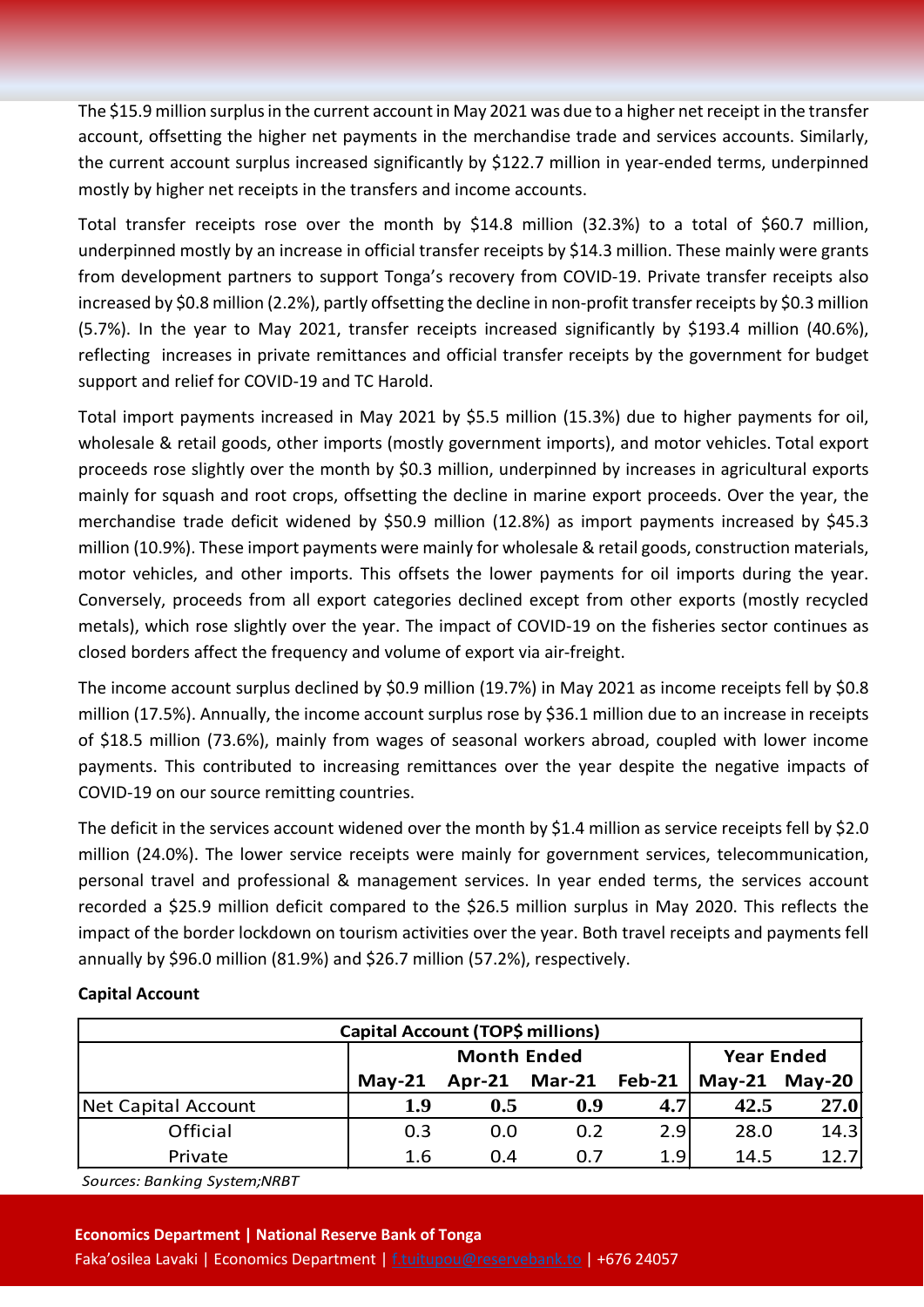The capital account for May 2021 recorded a higher surplus of \$1.9 million as both private and official capital receipts rose by \$1.2 million and \$0.2 million, respectively. There were no capital payments during the month.

Annually, the capital account recorded a higher surplus of \$42.5 million, resulting from higher official receipts, mainly for the reconstruction projects for houses destroyed by tropical cyclones Gita and Harold. However, capital account payments fell over the year, specifically official payments for investment projects abroad.

#### **Financial Account**

| <b>Financial Account (TOP\$ millions)</b> |          |                    |                   |        |               |         |  |  |  |
|-------------------------------------------|----------|--------------------|-------------------|--------|---------------|---------|--|--|--|
|                                           |          | <b>Month Ended</b> | <b>Year Ended</b> |        |               |         |  |  |  |
|                                           | $Mav-21$ | $Apr-21$           | $Mar-21$          | Feb-21 | May-21 May-20 |         |  |  |  |
| Net Financial Account                     | $-8.0$   | $-13.6$            | $-0.4$            | $-2.8$ | 2.5           | $-37.8$ |  |  |  |
| Direct Investment                         | $-0.1$   | 0.0                | 0.0               | 0.0    | 0.5           | $-0.4$  |  |  |  |
| Portfolio Investment                      | 0.0      | $-9.0$             | 0.0               | 0.0    | $-9.0$        | $-22.4$ |  |  |  |
| Other Investment                          | $-7.8$   | $-4.5$             | $-0.4$            | $-2.7$ | 11.1          | $-15.0$ |  |  |  |

*Note: The Net Financial Account figures incorporate also the net reconcilliation items which is not reflected in the table below Sources: Banking System;NRBT*

The financial account recorded a lower deficit of \$8.0 million in May 2021, following an offshore portfolio investment transfer last month.

In May 2021, the financial account improved to a surplus of \$2.5 million compared to the \$37.8 million deficit in May 2020. This stemmed mostly from the lower outflow of offshore investments and interbank transfer payments than the previous year.

#### **Outlook**

The NRBT anticipates economic growth to contract in the medium term, given the ongoing COVID-19 pandemic and associated uncertainties. At the same time, global oil and commodity prices have rebounded as economies start to recover from the pandemic. This will continue to hinder domestic economic growth and trading behaviour between Tonga and the rest of the world.

However, the level of foreign reserves is expected to increase in the medium term, supported by receipts of budget support from donor partners. Import payments will continue to increase in the upcoming months in line with domestic activities and remittances will continue its upward trend. Additionally, deferrals and suspension of external debt repayments also support the foreign reserves outlook. The prolonged state of emergency and high pandemic uncertainty, along with Tonga's vulnerability to natural disasters and external shocks, are downside risks to the outlook.